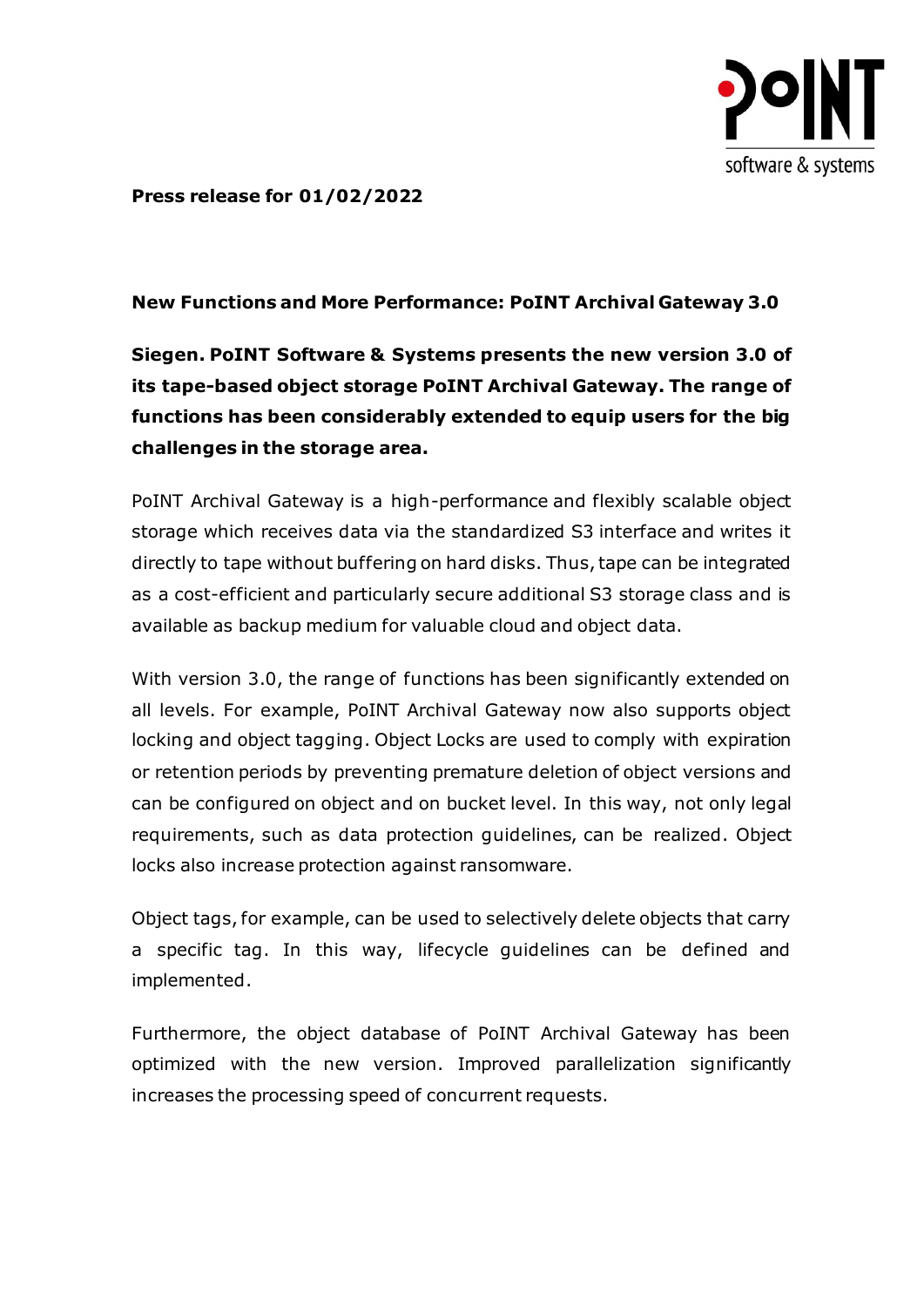

In addition, client requests are now redirected internally and without support from the client application if they cannot be handled by the interface node that was addressed by the client. This enhancement increases processing, especially for smaller objects, and improves load balancing across multiple nodes.

Finally, the newly integrated syslog protocol copies system log and event messages to a central syslog server.



<sup>©</sup> PoINT Software & Systems GmbH

"We are always in close contact with our customers for the further development of our software solutions", says Sebastian Klee, Head of Marketing & Sales at PoINT Software & Systems. "With the new version 3.0 of PoINT Archival Gateway, we have achieved decisive improvements in terms of data security and performance. The solution meets the requirements of the users and also supports them in coping with future challenges in the storage sector."

For more details, please visit www.point.de.